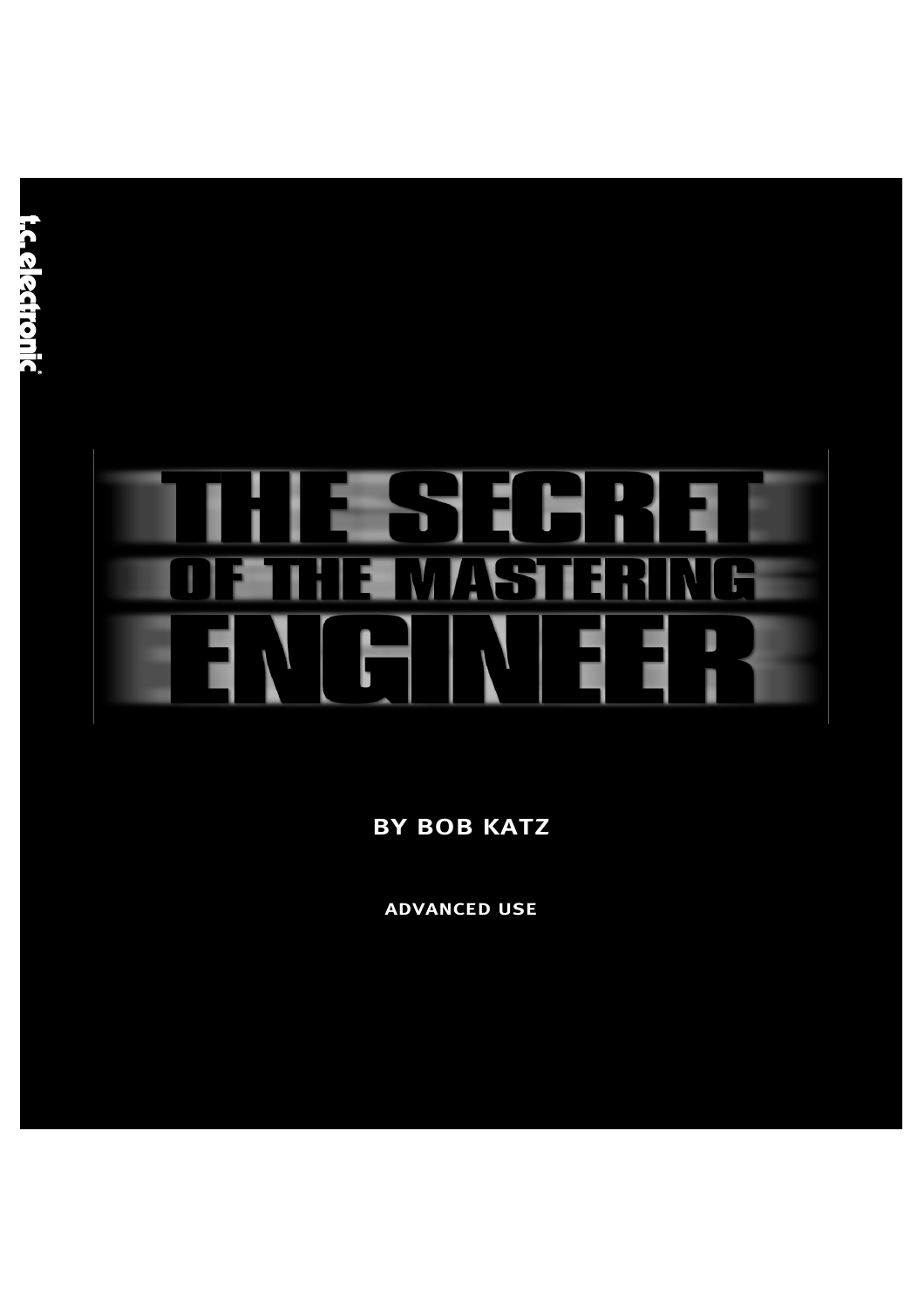### **TABLE OF CONTENTS**

### **INTRODUCTION**

| Table of contents 3 |  |  |  |  |  |  |  |  |  |
|---------------------|--|--|--|--|--|--|--|--|--|
|                     |  |  |  |  |  |  |  |  |  |

### **TUTORIAL**

### **APPENDIX**

| Glossary  19 |  |
|--------------|--|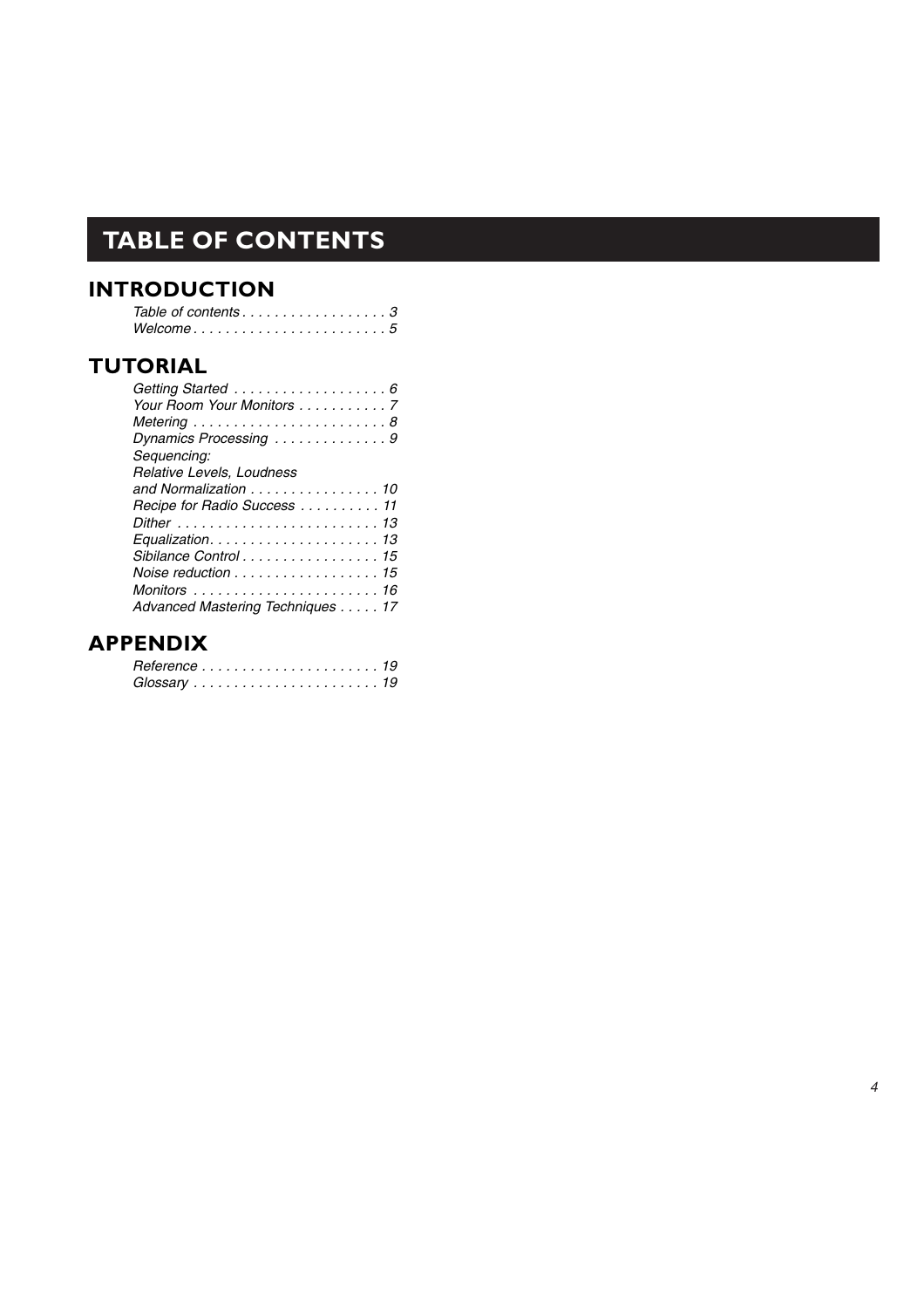## **GETTING STARTED**

#### **Mastering vs. Mixing**

Mastering requires an entirely different "head" than mixing. I once had an assistant who was a great mix engineer and who wanted to get into mastering. So I left her alone to equalize a rock album. After three hours, she was still working on the snare drum, which didn't have enough "crack"! But as soon as I walked in the room, I could hear something was wrong with the vocal. Which brings us to the first principle of mastering: Every action affects everything. Even touching the low bass affects the perception of the extreme highs.

Mastering is the art of compromise; knowing what's possible and impossible, and making decisions about what's most important in the music. When you work on the bass drum, you'll affect the bass for sure, sometimes for the better, sometimes worse. If the bass drum is light, you may be able to fix it by "getting under the bass" at somewhere under 60 Hz, with careful, selective equalization. You may be able to counteract a problem in the bass instrument by dipping around 80, 90, 100; but this can affect the low end of the vocal or the piano or the guitar - be on the lookout for such interactions. Sometimes you can't tell if a problem can be fixed until you try; don't promise your client miracles. Experience is the best teacher.

#### **Think Holistically**

Before mastering, listen carefully to the performance, the message of the music. In many music genres, the vocals message is most important. In other styles, it's the rhythm, in some it's intended distortion, and so on. With rhythmic music, ask vourself. "what can I do to make this music more exciting?" With ballads, ask "is this music about intimacy, space, depth, emotion, charisma, or all of the above"? Ask, "How can I help this music to communicate better to the audience?" Always start by learning the emotion and the message of the client's music. After that, you can break it down into details such as the high frequencies, or the low frequencies, but relate your decisions to the intended message of the music.

Some clients send a "pseudo-mastered" demonstration CD illustrating their goals. Even if you don't like the sound on their reference, or you think you can do better, carefully study the virtues of what they've been listening to. During your mastering, refer back to the original mix; make sure you haven't "fixed" what wasn't broken in the first place. There is no "one-size-fitsall" setting, and each song should be approached from scratch. In other words, when switching to a new song, bypass all processors, and listen to the new song in its naked glory to confirm it needs to be taken in the same or different direction than the previous number. Likewise, as you gain experience, you may want to "tweak" the "presets" in your equipment. Presets are designed to make suggestions and provide good starting points, but they are not one-size-fits-all and should be adjusted according to the program material and your personal taste. The Wizard function of the TC dynamics processors may be a better way of establishing a starting point than a static preset. Listen carefully to the results of the Wizard and study what it has done and how, then, let your ears be the final musical judge.

When you ask your spouse to turn the TV down a touch - do you mean only 1 dB?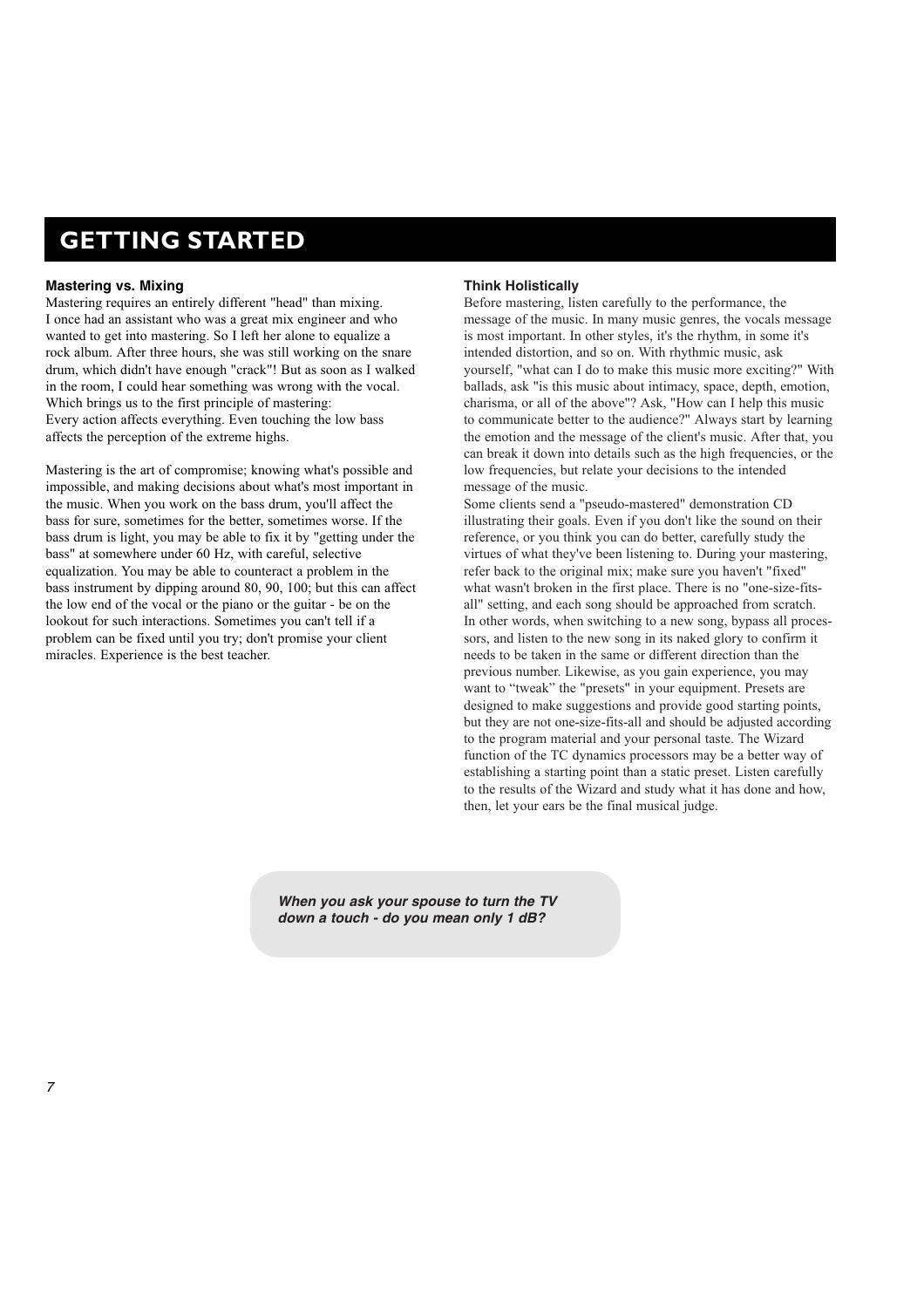# YOUR ROOM - YOUR MONITORS

Very few recording studios are suitable for mastering. For optimal mastering, use a different room than your recording studio or room. The typical recording control room has noisy fans, a large console and acoustic obstacles that interfere with evaluation of sound. With few exceptions, you won't find near-field monitors in a professional mastering room. No little speakers, cheap speakers, alternative monitors. Instead, there's a single set of high quality loudspeakers. The loudspeaker-room interface in a mastering room is highly refined, and the mastering engineer tuned into their sound, so that he/she knows how the sound will translate over a wide variety of systems.

#### What's wrong with near-field monitors?

Near-field monitoring was devised to overcome the interference of poor control-room acoustics, but it's far from perfect. In many control rooms, with large consoles and rack gear, the sound from the "ideal" big speakers bounces from these surfaces, producing inferior quality. Reflections from the back of the console are often neglected. Even with absorptive treatment, you can't defeat the laws of physics; some wavelengths are going to reflect. But near-field monitors mounted on console meter bridges are not necessarily cures. Nearby surfaces, especially the console itself, cause comb filtering, peaks and dips in frequency response. The mix engineer may try to compensate for problems which are really caused by monitoring acoustics; resulting in recordings with boomy or weak bass, peaks or dips (suckouts) in the midrange, thumpy bass drums, and so on.

Sound travels over more than one path from the loudspeaker to your ears - the direct path, and one or more reflected paths, especially the bounce off the console. That reflected path is so problematic that it's almost impossible to locate nearfield monitors without breaking a fundamental acoustic rule: The length of the reflected signal path to the ears should be at least 2 to 3 times the direct signal path.

Very few near-field monitors pass the "bandwidth and compression test". Almost none have sufficient low frequency response to judge bass and subsonic problems, and very few can tolerate the instantaneous transients and power levels of music without monitor compression. If your monitors are already compressing, how can you judge your own use of compression? Near-field monitoring also exaggerates the amount of reverberation and left-right separation in a recording. Clients are often surprised to learn their singer has far less reverb than they had thought, and the sound less stereophonic when they hear the recording played with more-normal monitoring. Yes, the best mix engineers have learned how to work with near-field monitors and mentally compensate for their weaknesses, but these same mix engineers know better than to master in that environment. There's no excuse for monitor weakness in a mastering room.

#### **Subwoofers**

Subwoofers, or prime loudspeakers with infrasonic response, are essential for a good mastering studio. Vocal P pops, subway rumble, microphone vibrations, and other distortions will be missed without subwoofers, not just the lowest notes of the bass. Proper subwoofer setup requires knowledge and specialized equipment. I've been in too many studios where the subs are inaccurately adjusted, usually "too hot", in a vain attempt to impress the client. But the results won't translate when the subs are incorrectly adjusted.

#### **Room Acoustics**

Whether your loudspeakers are mounted in soffits, or in "free space", a properly designed room must have no interfering surfaces between the loudspeakers and your ears. Secondary reflections will be carefully controlled, and the dimensions of the room and solidity of the walls defined. A good mastering room should be at least 20 feet long, preferably 30 feet, and the monitors, if not in soffits, anchored to the floor, and placed several feet from walls and corners. There's obviously a lot more to this part of the story, but the bottom line is to get an acoustic consultant unless you really know what you're doing.

#### **Monitor Translation**

Mastering engineers have long ago learned that the widest-range, most accurate loudspeakers translate to the widest variety of alternate playback systems. If you follow all of the above in your mastering room, your masters will translate to the majority of systems out there. Good mastering engineers hit the mark the first time, better than 7 times out of 10.

#### **Monitoring Levels and Fletcher-Munson**

There is a scientific reason for not monitoring too loudly. The Fletcher-Munson equal loudness contours reveal that the human ear does not have a linear response to bass energy. The louder vou monitor, you can be fooled into thinking a program has more bass energy. Thus it is extremely important to monitor at approximately the same level as the ultimate listener to your recording. No matter how good your monitors, if you turn them up too far, then you will put too little bass into the program, and vice versa

When you go to a concert, do you identify an 80 Hz resonance under the third balcony?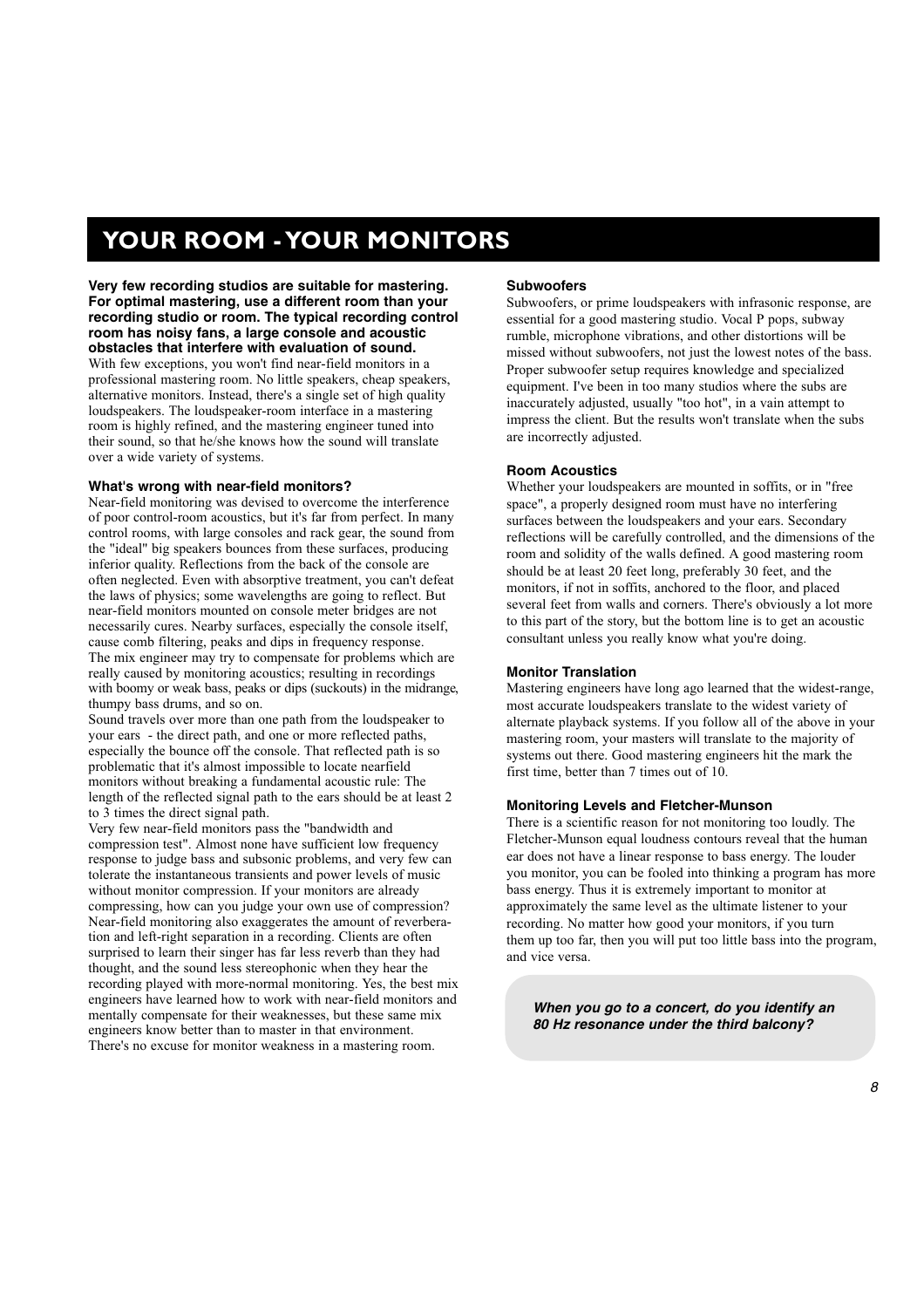## **METERING**

#### **Truth in Metering**

1999 marks the 60th anniversary of the VU Meter standard, yet many people still don't know how to read a VU! Despite all its defects, the VU meter has survived because it works. The VU meter, with its 300 millisecond averaging time constant, is closer to the loudness-sensing of the human ear, while sample accurate peak-reading meters tell you nothing except whether the capabilities of the digital medium are being exceeded. Two different programs, both reaching 0 dBFS on the peak meter, can sound 10 dB (or more) apart in loudness! This makes an averaging meter an essential supplement to the mastering engineer's ears. Some meters have dual scales, displaying both average and peak.

While mixing or mastering, use the average meter and glance at the peak meter. For popular music mastering, here's a conservative calibration setting that will help to produce masters in a similar ballpark to the best-sounding CDs ever made: With sine wave tone at -14 dBFS, adjust the averaging meter to read ZERO. If the averaging meter reaches 0 on typical musical peaks, and occasionally  $+3$  or  $+4$  on extreme sustained peaks, you're probably right in the ballpark. Every decibel of increased average level means that considerably more than 1 dB additional compression has been applied; which might or might not be the perfect thing for your kind of music. Listen and decide.

#### The Ear Is The Final Judge

Wide dynamic range material, such as classical music, folk music, some jazz and other styles are often mastered without any dynamics processing at all. In such cases, you may find the averaging meter reading well below 0. This is probably not a problem as long as the music sounds proper to the ears. Some mastering engineers working with wide-range music recalibrate their averaging meters to -20  $dBFS = 0$  VU, or else recognize that the averaging meter may read well below 0 VU with such music. Also realize that meters are generally not frequency-sensitive, but the human ear judges loudness by frequency distribution as well as level. Thus, two different programs reaching 0 VU (average) may have different loudness.

#### **Quasi-Peak Meters and Judgment of Quality**

The ear is the final arbiter of quality, but meters can help. The VU helps demonstrate if average levels are too hot, but as I've described, it requires interpretation. An objective measure of quality is to measure transient loss - to see if audible peaks are reduced. The ear has a certain "rise time"; we probably can't hear the difference between a 10 millisecond transient and a 10 microsecond transient.

The digital Peak Program Meter is too fast; it measures inaudible (short duration) peaks as well as audible ones. A popular meter for detecting audible peaks is a quasi-peak meter, or analog PPM, defined by an EBU standard. It's usually made with analog circuitry, but can also be constructed with digital circuits. This meter's 10 millisecond integration time is much slower than the 22 microseconds of the sample-accurate digital PPM. Short overloads, or short bursts of limiting can be inaudible, as long as the level on the quasi-peak meter does not drop.

Peaks shorter than about 10 ms can usually be limited without audible penalty. Wide range program material with a true peak to average ratio of 18 to 20  $\overline{AB}$  can be transparently reduced to about 14 dB. That's one of the reasons 30 IPS analog tape is desirable, as it performs this job very well.

The Finalizer can also do this job, with the aid of a quasi-peak meter to verify the audible peak level is not coming down, and/or the VU meter to see if a 14 dB peak/average level is obtained. A rule of thumb is that short duration transients of unprocessed digital sources can be transparently reduced by 4 to 6 dB; however, this cannot be done with analog tape sources, which already have removed the short duration transients. Any further transient reduction (e.g., compression/limiting) will not be transparent but may still be esthetically acceptable or even desirable.

#### **Over Counters and Increased Level**

0 dBFS (FS=full scale) is the highest level that can be encoded. Most mastering engineers have discovered that you can often hit 0 dBFS on a digital PPM without hearing any distortion. In fact, a single peak to 0 dBFS is not defined as an over level. Over levels are measured with over counters. Conventional wisdom says that if three samples in a row reach 0 dBFS, then an overload must have occurred somewhere between the first and third sample. In an A/D converter, even if the source analog voltage exceeds 0 dBFS, the end result is a straight line at 0 dBFS. However, the ear forgives certain overloads. Note that a 3 to 6 sample over will often be inaudible with drums or percussion, but the ears may hear distortion with only a 1-sample over with piano material. The original Sony digital meter established the standard of 3 contiguous samples equals an over, but has a dip switch to indicate 1-sample overs. Some engineers conservatively use the 1-sample standard, but I've had no problems with a set of good ears and a 3-sample over counter. You can often raise gain by 2 or more dB without having to limit or compress, when you trust the over counter and your ears, instead of a digital PPM.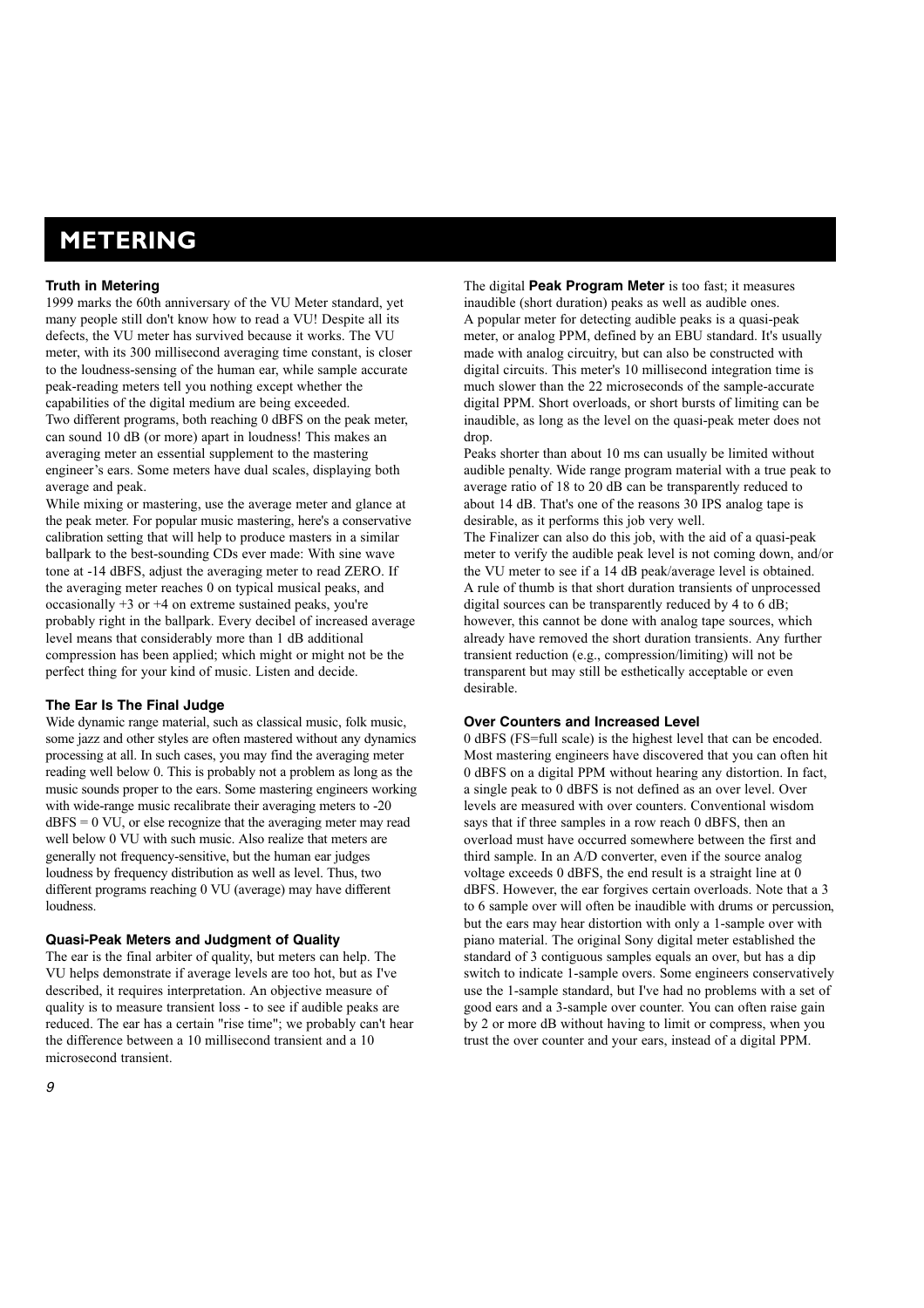## **DYNAMICS PROCESSING**

#### **Dynamics Processing**

Both compression and limiting change the peak to average ratio of music, and both tools reduce dynamic range.

#### **Compression**

Compression changes sound much more than limiting. Think of compression as a tool to change the inner dynamics of music. While reducing dynamic range, it can "beef up" or "punch" low level and mid-level passages to make a stronger musical message.

#### Limitina

Limiting is an interesting tool. With fast enough attack time (1 or 2 samples), and fairly fast release (1 to 3 milliseconds), even several dB of limiting can be transparent to the ear.

- Consider limiting when you want to raise the apparent loudness of material without severely affecting its sound;
- consider compression when the material seems to lack punch or strength.

Remember, the position of your monitor volume control has a tremendous effect on these matters of judgment. If it sounds properly "punchy" when you turn up the monitor, then maybe all you need is to turn up the volume rather than add another DSP process!

If the music sounds adequately punchy, yet high levels are not approaching ZERO (reference -14 dBFS) on a VU meter, then consider limiting to raise the average level without significantly changing the sound.

#### **Equal-Loudness Comparisons**

Since loudness has such an effect on judgment, it is very important to make comparisons at equal apparent loudness. The processed version may seem to sound better only because it is louder. That's what makes the Finalizer's unique "matched compare" system so important. Adjust the gain so that there is no apparent change in loudness when the processing is bypassed. This puts everything on a "level" playing field. You may be surprised to discover that the processing is making the sound worse, and it was all an illusion of loudness. If the sound quality is about the same, then you have to decide if you really need the loudness gain. Don't join the loudness "race" (which has no winners); make an informed, not arbitrary, decision. To judge the absolute loudness of the Finalizer, you need average metering, and a calibrated monitor. See the appendix for references on calibrated monitor and metering systems.

#### **Manipulating Dynamics: Creating the Impact of Music**

Consider this rhythmic passage, representing a piece of modern pop music:

shooby dooby doo WOP...shooby dooby doo WOP...shooby dooby doo WOP

The accent point in this rhythm comes on the backbeat (WOP). often a snare drum hit. If you strongly compress this music piece, it might change to:

SHOOBY DOOBY DOO WOP...SHOOBY DOOBY DOO WOP... SHOOBY DOOBY DOO WOP

This completely removes the accent feel from the music, which is probably counterproductive.

A light amount of compression might accomplish this... shooby dooby doo WOP...shooby dooby doo WOP...shooby dooby doo WOP

...which could be just what the doctor ordered for this music.

Strengthening the subaccents may give the music even more interest. But just like the TV weatherperson who puts an accent on the wrong syllable because they've been taught to "punch" every sentence ("The weather FOR tomorrow will be cloudy"), it's wrong to go against the natural dynamics of music. Unless you're trying for a special effect, and purposely creating an abstract composition. Much of hip hop music, for example, is intentionally abstract....anything goes, including any resemblance to the natural attacks and decays of musical instruments.

- Back to "Shooby doo". This kind of manipulation can only be accomplished with careful adjustment of thresholds, compressor attack and release times.

If the attack time is too short, the snare drum's initial transient could be softened, losing the main accent and defeating the whole purpose of the compression.

If the release time is too long, then the compressor won't recover fast enough from the gain reduction of the main accent to bring up the subaccent. If the release time is too fast, the sound will begin to distort.

If the combination of attack and release time is not ideal for the rhythm of the music, the sound will be "squashed", louder than the source, but "wimpy loud" instead of "punchy loud". It's a delicate process, requiring time, experience, skill, and an excellent monitor system.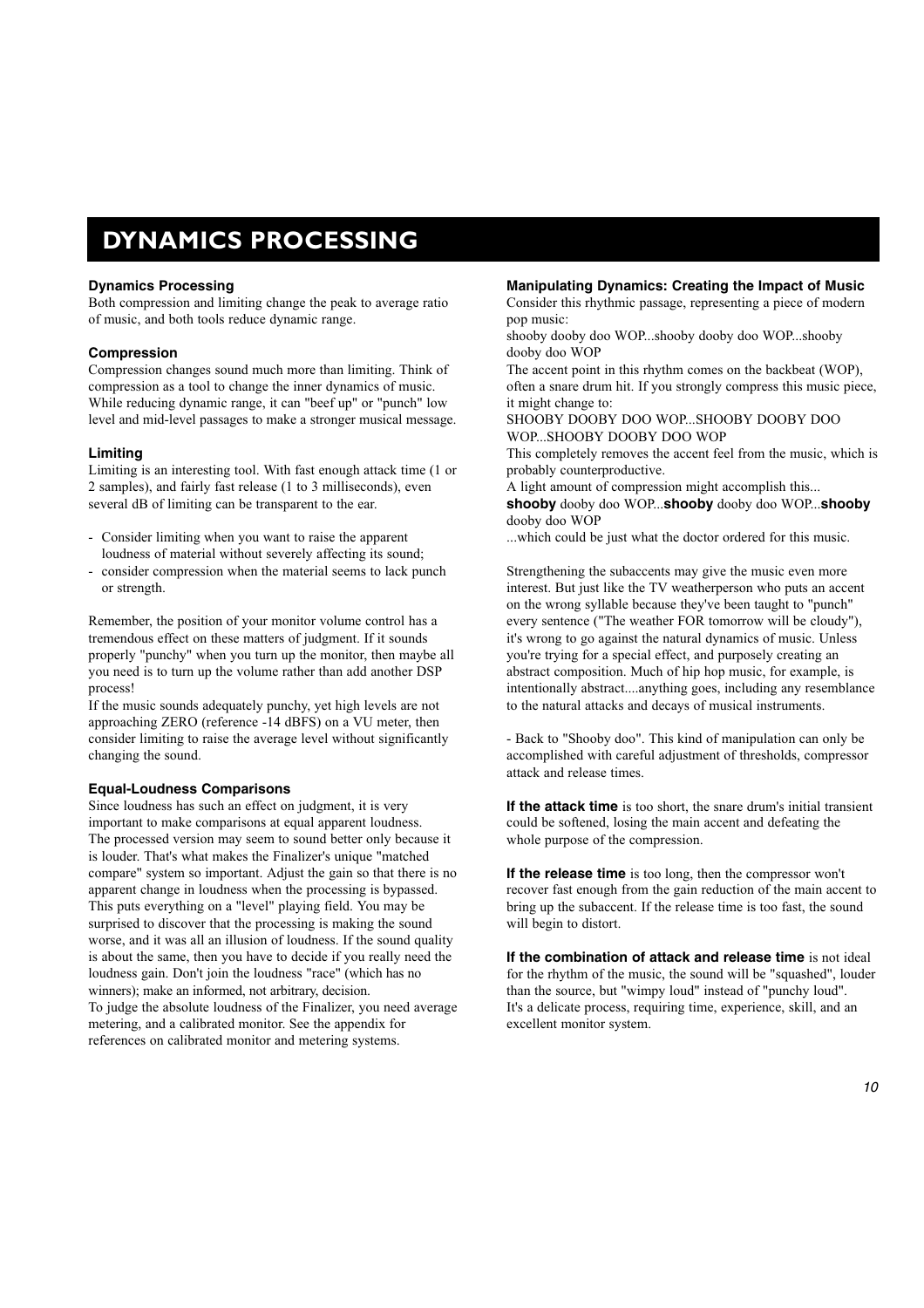# **DYNAMICS PROCESSING**

#### Here's a trick for compressor adjustment:

Find the approximate threshold first, with a fairly high ratio and fast release time. Make sure the gain reduction meter bounces as the "syllables" you want to affect pass by. Then reduce the ratio to very low and put the release time to about 250 ms to start. From then on, it's a matter of fine tuning attack, release and ratio. with possibly a readjustment of the threshold. The object is to put the threshold in between the lower and higher dynamics, so there is a constant alternation between high and low (or no) compression with the music. Too low a threshold will defeat the purpose. which is to differentiate the "syllables" of the music.

Note! With too low a threshold and too high a ratio EVERYTHING WILL BE BROUGHT UP TO A CONSTANT LEVEL.

#### Multiband processing can help in this process

Transients (percussive sounds) contain more high frequency energy than continuous sounds. By using gentler compression or no compression at high frequencies (e.g., higher threshold, lower ratio), you can let the transients through while still "punching" the sustain of the subaccents or the continuous sounds. Practice by listening to the impact of the percussion as you change compressor attack times. With care, you can have punch and impact, too. But with overcompression, or improperly-adjusted compression, you may get the punch, but lose the transient impact. Most music needs a little of both.

Multiband compression also permits you to bring out certain elements that appear to be weak in the mix, such as the bass or bass drum, the vocal or guitars, or the snare, literally changing the mix. Learn to identify the frequency ranges of music so you can choose the best crossover frequencies.

#### **Compression, Stereo Image, and Depth**

Compression brings up the inner voices in musical material. Instruments that were in the back of the ensemble are brought forward, and the ambience, depth, width, and space are degraded. But not every instrument should be "up front". Pay attention to these effects when you compare processed vs. unprocessed. Variety is the spice of life. Make sure your "cure" isn't worse than the "disease".

> At the ballet, do you notice the music first, before the dancers?

# **SEQUENCING**

#### **Relative Levels, Loudness, and Normalization**

Sequencing an album requires adjustment of the levels of each tune. We've seen that the ear judges loudness by the average, not peak levels of the music. We've also seen that compression and limiting change the loudness of the music by changing the peak to average ratio. Normalization is the process of finding the highest peak, and raising the gain until it reaches 0 dBFS. But do not use normalization to adjust the relative loudness of tunes, or you will end up with nonsense. The ear is the final arbiter of relative loudness of tunes. But the ear can be fooled, it's better at making relative than absolute judgments. We've all had the experience of mixing at night, and returning in the morning to find everything sounds much louder! So don't make your judgments by "needle drops"...play the end of each tune going into the beginning of the next. It's the only way.

> Do you know when the musicians are out of tune?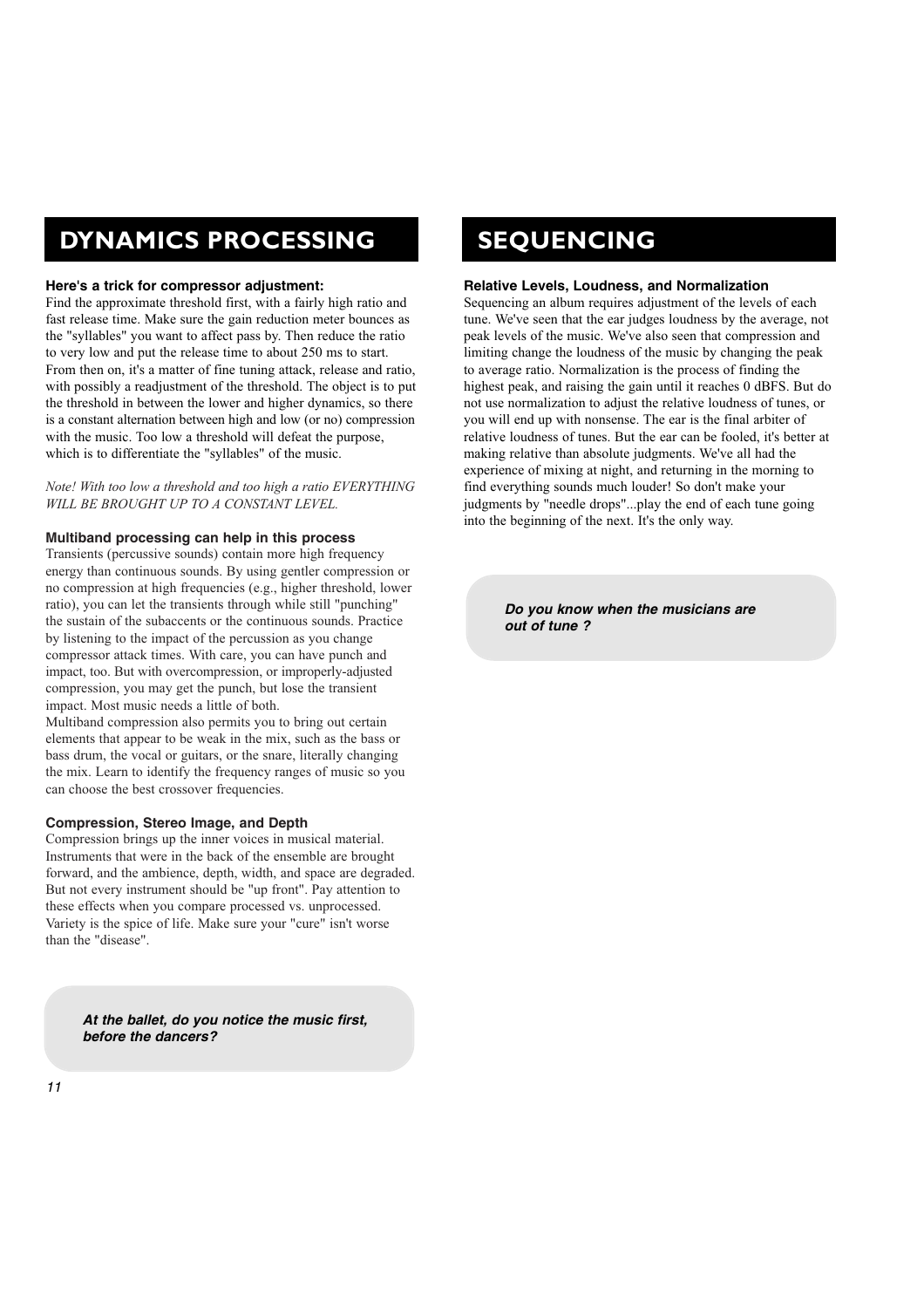### **RECIPE FOR RADIO SUCCESS**

#### The Myth of Radio-Ready

Advertisements are created by marketing people, whose goal is to sell products, and often use ambiguous terms. The most ambiguous of those terms is **radio ready**. Be an aware consumer. Radio is the great leveler. It will take songs that sound very soft and "unpunchy", and bring them up to compete with the hottest recordings; it will take songs that are extremely hot and processed, and squash them down in a very unpleasant manner. In other words, mastering with overzealous dynamics processing can actually make a record sound bad on the radio, or at least, not as good as properly-prepared competition.

I discovered this fact at least 12 years ago, when I found that my audiophile recordings made with absolutely no compression or limiting were competing very well on the radio against heavily-processed recordings! Radio engineers will confirm this fact: Almost no special preparation is required to make a recording radio ready.

#### **The Music Always Comes First**

1 Write a great original song, use fabulous singers, and wonderful arrangements. Be innovative, not too imitative (if you can get past the "format" censors, your innovative music will attract attention).

2 Sparse, light arrangements often work better than dense, complex ones, because the dynamics processing on the radio can turn dense arrangements into "mush". When you examine the apparent exceptions (e.g., Phil Spector's wall of sound), the main vocal element is always mixed well above "the wall".

#### **The Sound Comes Second**

3 Radio Ready does not mean "make it sound like it's already on the radio".

4 Make sure your music sounds good, clean and dynamic at home and in the studio. That will guarantee it will sound good on the radio.

5 Many people are not familiar with good sound production and reproduction. First you must have a background, an ear education. Don't imitate the sound that you hear on the radio speaker. Compare your music to good recordings, auditioned on the best possible sound system. And don't forget the ultimate reference: the dynamic sound of live, unamplified music performed in a concert hall. There's also evidence that prolonged exposure to loud music is causing hearing loss in an entire generation of our children. This leads to a preference for

compressed sound, because dynamics bother the hearingimpaired. This, in turn, leads to a vicious cycle of even more loudness and further hearing loss. Do you hear me?

#### **Preparing For The Radio**

6 Peak to average ratio is the difference between the level on an averaging meter, such as a VU meter, and the peak level of the music as read on a PPM. A meter which displays both peak and average on the same scale is most desirable, otherwise, you have to do some arithmetic, and look at two meters at once. If the dual-function meter reads -17 dBFS average, and -6 dBFS peak during some short musical passage, then your music has approximately an 11 dB peak to average ratio. Choose high peak to average ratio (14 dB or more) or low peak to average ratio (less than 14 dB) according to the sound you are trying to create at home-in general, without fear of how that will translate on the radio. If lowered peak to average ratio is part of your creative sound, it will translate on the radio, unless your processing was so severe that the average level becomes high enough to cause the radio processors to bring your music down (squash it). Avoid the danger zone, anything less than 6 dB peak to average ratio is dangerous, since radio processors are designed to try to maintain an average level, and they literally clamp material with too high an average level (material that would "pin" an ordinary VU meter). That material will probably sound worse on the radio than your competition with a larger peak to average ratio.

Think of your dynamics processor as a tool to help create your sound, not to be used for radio ready. The more compressed your material, the less the transient impact of the drums, clarity of the vocal syllables, and percussion. Sometimes that's esthetically desirable, but often it is displeasing, depending on the type of music. Use a wide range, uncompressed monitoring system, to help decide which choice is best for your music. Compressors have always been used for effect in music production, and sometimes misused, from the 50's through the 90's. The newly-invented digital compressors are far more powerful than the old analog versions. Entirely new effects can be created, and some of today's hit records are even based on those effects. But watch out when you step on the gas of that Formula One Race Car! I feel that many rock CDs made in 1991 (before the popularity of powerful digital processors) sound better than major releases made in 1998. Only you have control over your sound; there's no official speed limit, and no policeman to revoke your driver's license, even though engineers are crashing all over the place.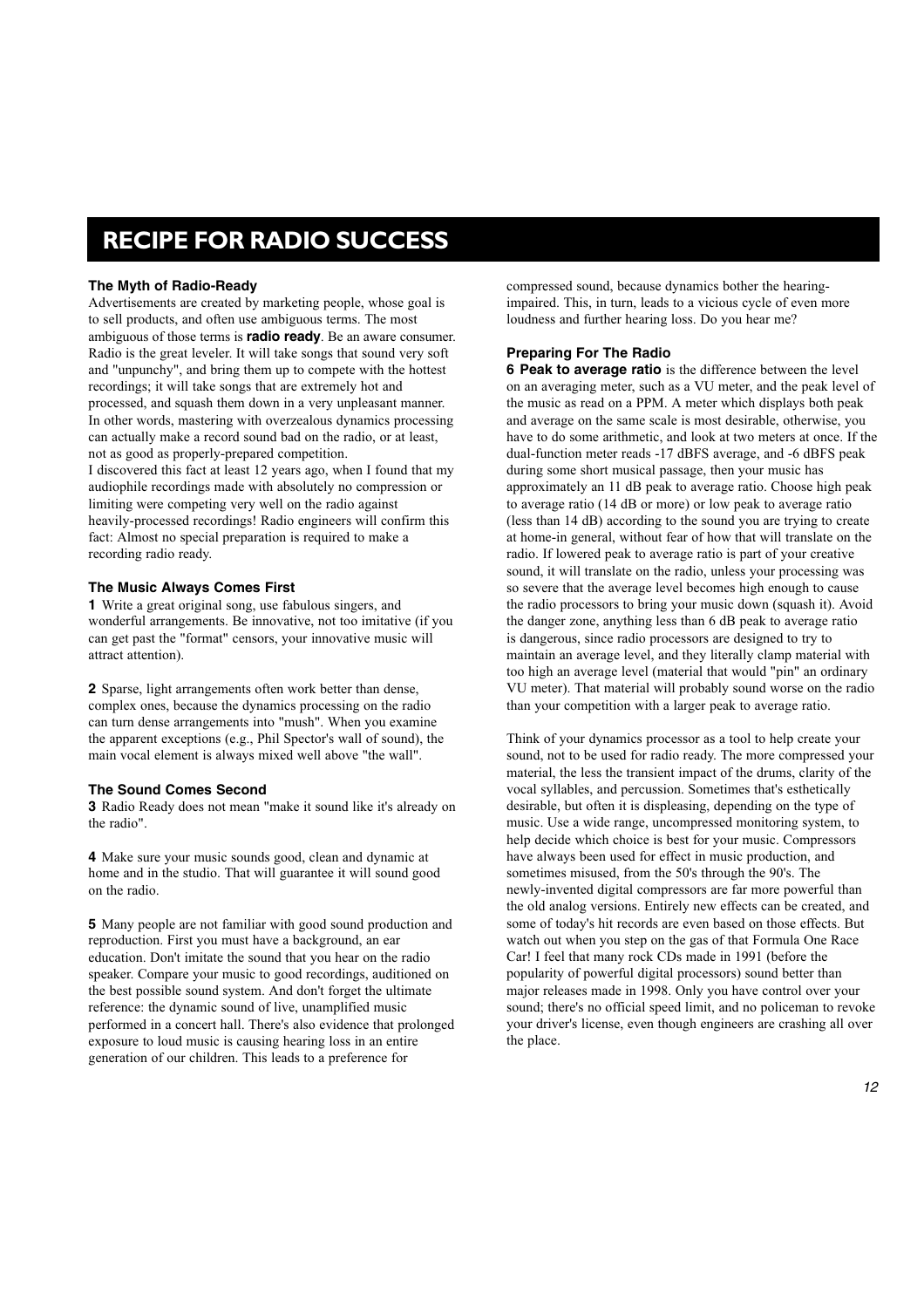# **RECIPE FOR RADIO SUCCESS**

#### **7 Subsonics**

Excessive subsonics can drain unnecessary energy away from the total loudness. In addition, excessive subsonic material can cause radio compressors to pump or be exercised unnecessarily. Check for excess subsonic energy in several ways: By looking - with a real time analyzer, by listening - with a pair of subwoofers, and by testing: If you are confident in the calibration of your subwoofers, test if the subsonics are musically meaningful by comparing the sound with and without a high-pass filter. If the sound gets clearer with the filter in, and you hear no losses in musical information, then use the filter on the program. Ironically, bass instruments (especially direct boxes) sometimes sound clearer when filtered below 40 Hz. But use your ears; don't extend this advice to the general case, and don't make this critical judgment with inferior monitors.

#### **8 Excessive Sibilance**

The combination of FM Radio's 75 microsecond pre-emphasis and poor sibilance controllers at the radio station can make a bad broadcast. Better to control excessive sibilance in the mastering. My definition of excessive sibilance is that which would be annoying on a bright playback system.

#### 9 Excessive peak percussion

This problem is rare. Be aware of how radio processing reacts to percussive music. Watch out for a repetitive rhythmic transient that's many dB above the average level of the rest of the music, e.g. very sharp timbale hits with peaks at least 8 dB above the average vocal level. Radio processing, with its slow release times, can bring the vocal down severely with each timbale hit, and render the vocal (and all the background) inaudible for seconds at a time.

Ideally, fix this problem in the mix, not in the mastering. Proper mix techniques, with selective processing, can keep this situation under control. Of course, if you can no longer fix it in the mix, then careful application of the Finalizer's multi-band dynamics module will cure the problem without destroying the music's percussive nature. Just remember, this is a very rare situation that should be repaired with conservative, experienced ears, or your music will be ruined. Overcompression can ruin that beautiful percussive sound.

#### Loudness and the radio

Subtle multi-band compression and soft clipping can make you appear louder on the radio. If you feel this compromises the sound of the CD when played on the home system, why not make a special compressed single just for radio release. This gives you the best of both worlds. But remember, if you make the average level too high, it may trigger the radio processors to drop the level of your precious song.

Do you know what comb filtering is?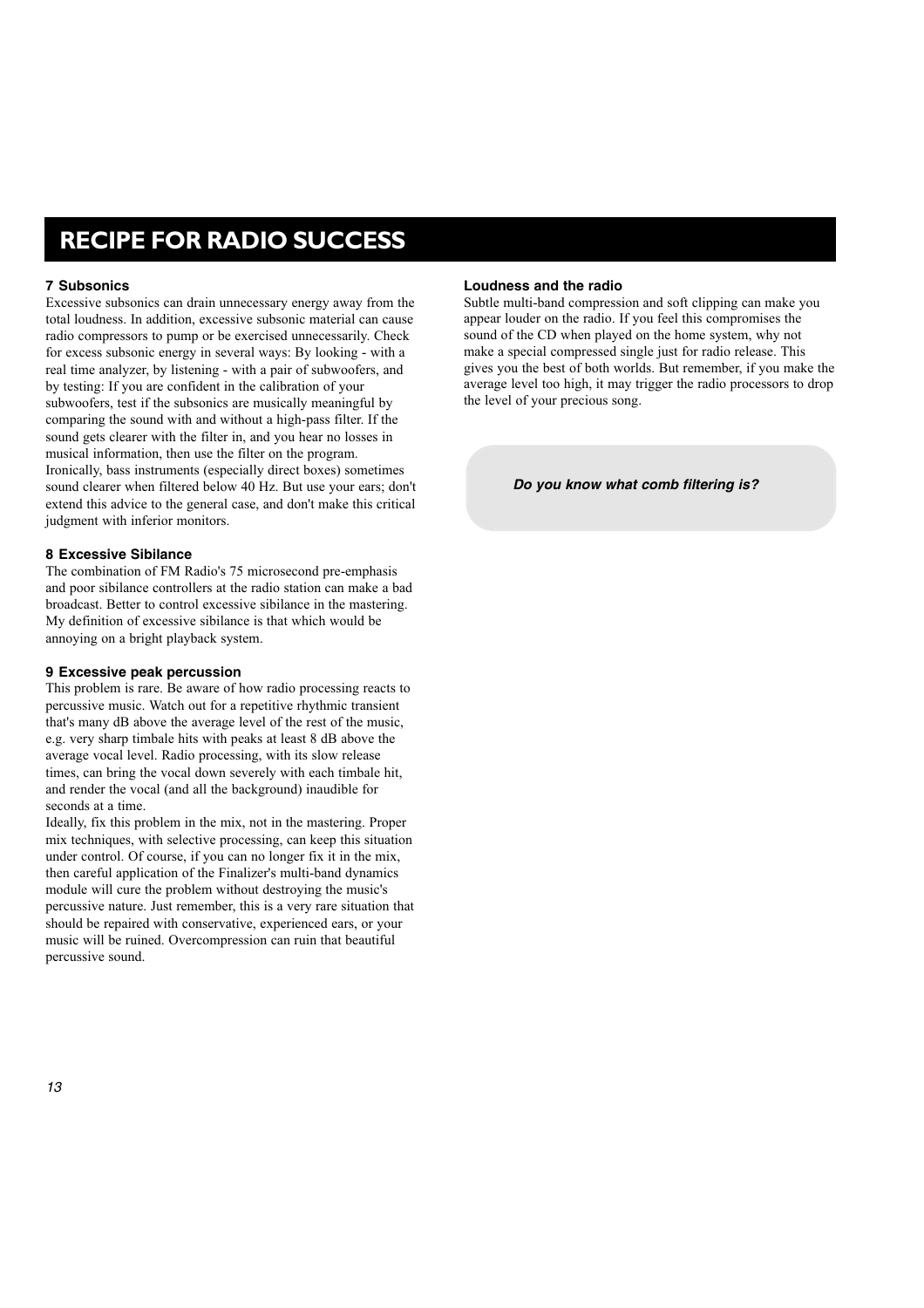# **DITHER**

#### **Wordlengths and Dithering**

Dither is perhaps the most difficult concept for audio engineers to grasp. If this were a 24-bit world, with perfect 24-bit converters and 24-bit storage devices, there would be much less need for dither, and most of the dithering would go on behind the scenes. But until then (and the audio world is heading in that direction), you must apply dither whenever wordlength is reduced. The fine details of dithering are beyond the scope of this booklet; learn more by consulting the references in the appendix.

#### Here are some basic rules and examples:

- 1 When reducing wordlength you must add dither. Example: From a 24-bit processor to a 16-bit DAT.
- 2 Avoid dithering to 16 bits more than once on any project. Example: Use 24-bit intermediate storage, do not store intermediate work on 16-bit recorders.
- 3 Wordlength increases with almost any DSP calculation. Example: The outputs of digital recording consoles and processors like the Finalizer will be 24-bit even if you start with a 16-bit DAT or 16-bit multitrack.
- 4 Every "flavor" of dither and noise-shaping type sounds different. It is necessary to audition any "flavor" of dither to determine which is more appropriate for a given type of music.
- 5 When bouncing tracks with a digital console to a digital multitrack, dither the mix bus to the wordlength of the multitrack. If the multitrack is 16-bit digital, then you're violating rule #2 above, so try to avoid bounces unless you have a 20-bit (or better) digital multitrack. Example: You have four tracks of guitars on tracks 5 through 8, which you want to bounce in stereo to tracks 9 and 10. You have a 20-bit digital multitrack. You must dither the console outputs 9/10 to 20 bits. If you want to insert a processor (like the Finalizer) directly patched to tracks 9 and 10, don't dither the console, just dither the Finalizer to 20 bits. The Finalizer's ADAT interface makes this process relatively painless. One complication: The ADAT chips on certain console interface cards are limited to only 20 bits. Consult your console manufacturer. Although the Finalizer's ADAT interface carries a true 24 bits, if the console's ADAT interface is limited to 20, you need to dither the console feed to the Finalizer to 20 bits and once again dither the Finalizer output to 20 bits to feed the multitrack!

### **EQUALIZATION**

#### What Is An Accurate Tone Balance

Perhaps the prime reason clients come to us is to verify and obtain an accurate tonal balance. The output of the major mastering studios is remarkably consistent, pointing to very accurate studio monitoring.

As I've pointed out, the goals of equalization in mastering are generally different from equalization in mixing. It is possible to help certain instruments (particularly the bass, bass drum and cymbals), but most of the time the goals are to produce a good spectral balance. What is a "good" tonal balance? The ear fancies the tonality of a symphony orchestra. On a 1/3 octave analyzer, the symphony always shows a gradual high frequency roll-off, as will most good pop music masters.

Everything starts with the midrange. If the mid-frequency range is lacking in a rock recording, it's just like leaving the violas or the woodwinds out of the symphony. The fundamentals of the vocal, guitar, piano and other instruments must be correct, or nothing else can be made right.

#### **Specialized Music Genres**

It's one thing to understand the symphony, and another to properly balance all the different music genres. The bass plays very different roles in each popular music genre. You could think of Reggae as a symphony with lots more bass instruments, but let's not get too hung up on the symphony analogy. Just remember to keep the symphony balance in your head as a basic reference, especially in the mid to high frequency balance.

#### **EQ Tricks**

Remember the vin and the vang: Contrasting ranges have an interactive effect. For example, a slight dip in the lower midrange  $(\sim 250 \text{ Hz})$  can have a similar effect as a boost in the presence range ( $\sim$ 5 kHz). Harshness in the upper midrange/lower highs can be combatted in several ways. For example, a harsh-sounding trumpet-section can be improved by dipping around 6-8 kHz, and/or by boosting circa 250 Hz. Either way produces a warmer presentation. The next trick is to restore the sense of air which can be lost by even a 1/2 dB cut at 7 kHz, and this can often be accomplished by raising the 15 to 20 kHz range, often only 1/4 dB can do the trick. Remember the interactivity of the frequency ranges; if you make a change in any of them, you must reevaluate your choices on them all.

When you go to concerts, do you sometimes think you hear edits?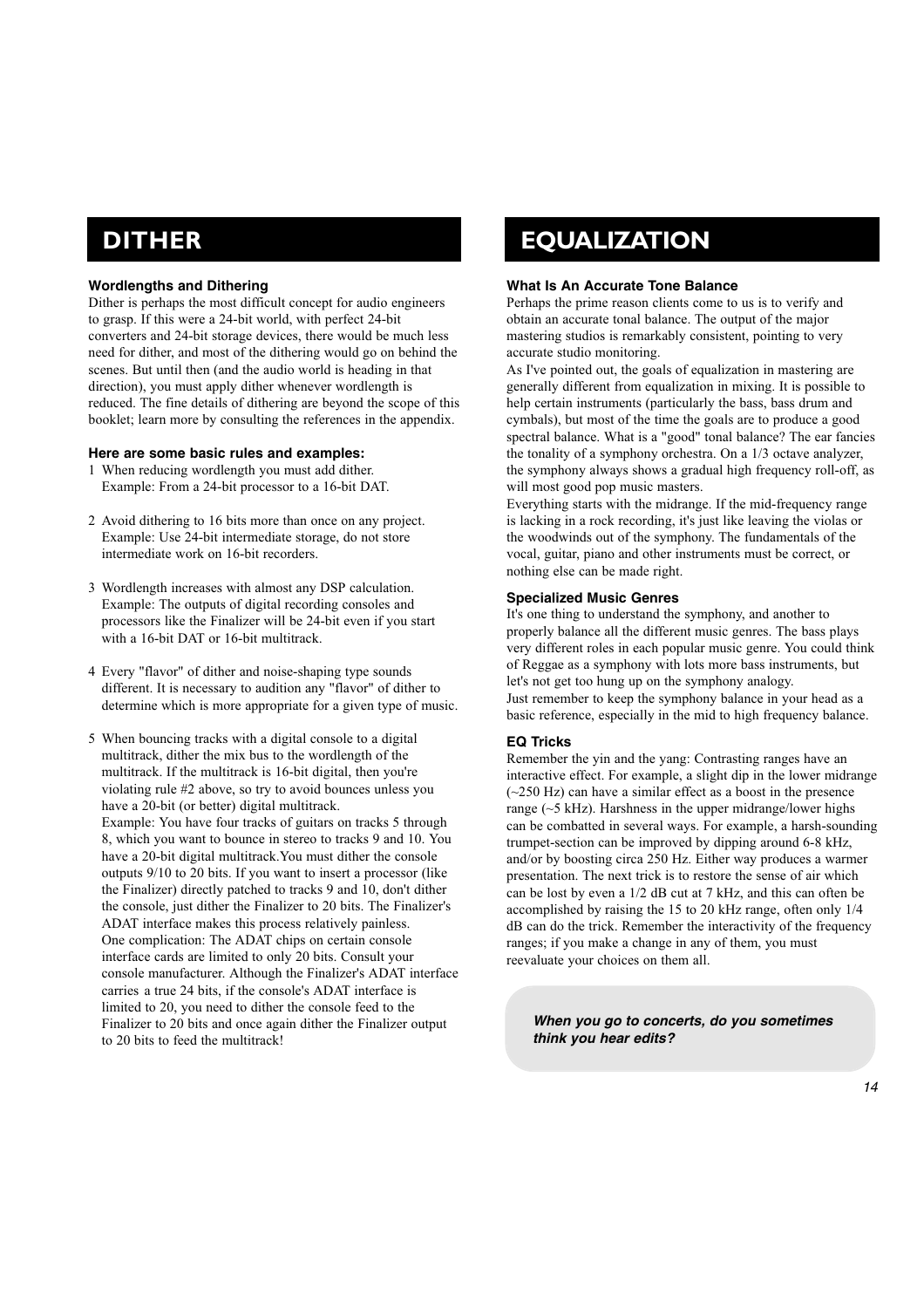### **EQUALIZATION**

#### High Q or low?

Gentle equalizer slopes almost always sound more natural than sharp. O's of 0.6 to 0.8 are therefore very popular. Use the higher (sharper) Q's (greater than 2) when you need to be surgical, such as dealing with narrow-band bass resonances or high-frequency noises. The classic technique for finding a resonance is to start with a large boost (instead of a cut) to exaggerate the unwanted resonance, and fairly wide Q, then sweep through the frequencies until the resonance is most exaggerated, then narrow the Q to be surgical, and finally, dip the EO the amount desired.

#### **Equalizer types**

Most of you are familiar with the difference between parametric and shelving equalizers. Parametric is the most popular equalizer type in recording and mixing, because we're working with individual instruments. In mastering, shelving equalizers take on an increased role, because we're dealing with overall program material. But the parametric is still most popular as it is surgical with defects, such as bass instruments that have resonances. Very few people know of a third and important curve that's extremely useful in mastering: the Baxandall curve (see ill.). Hi-Fi tone controls are usually modeled around the Baxandall curve. Like shelving equalizers, a Baxandall curve is applied to low or high frequency boost/cuts. With a boost, instead of reaching a plateau (shelf), the Baxandall continues to rise. Think of the spread wings of a butterfly, but with a gentle curve applied. You can simulate a Baxandall high frequency boost by placing a parametric equalizer  $(Q=$  approximately 1) at the high-frequency limit (approximately 20 kHz). The portion of the bell curve above 20 k is ignored, and the result is a gradual rise starting at about 10 k and reaching its extreme at 20 k. This shape often corresponds better to the ear's desires than any standard shelf.



#### Baxandall Curve (grey) vs. Shelf (black)

Most times the same EQ adjustment in both channels is best, as it maintains the stereo balance and relative phase between channels. But sometimes it is essential to be able to alter only one channel's EO. With a too-bright high-hat on the right side, a good sounding vocal in the middle and proper crash cymbal on the left, the best solution is to work on the right channel's high frequencies. The Finalizer does not currently operate on separate channels, but other TC products provide this flexibility.

Sometimes important instruments need help, though they should have been fixed in the mix. The best repair approach is to start subtly and advance to severity only if subtlety doesn't work. Remember: With a 2-track, every change affects everything!

If the piano solo is weak, we try to make the changes surgically:

- only during the solo.
- only on the channel where the piano is primarily located, if that sounds less obtrusive.
- only in the fundamental frequencies if possible.
- $\overline{a}$ as a last resort by raising the entire level, because a keen ear may notice a change when the gain is brought up.

#### Instant A/B's?

With good monitoring, equalization changes of less than 1/2 dB are audible, so subtlety counts. You probably won't hear these changes in an instant A/B comparison, but you will notice them over time. I will take an equalizer in and out to confirm initial settings, but I never make instant EQ judgments. Music is so fluid from moment to moment that changes in the music will be confused with EQ changes. I usually play a passage for a reasonable time with setting "A" (sometimes 30 seconds, sometimes several minutes), then play it again with setting "B". Or, play a continuous passage, listening to "A" for a reasonable time before switching to "B". For example, over time it will become clear whether a subtle high frequency boost is helping or hurting the music.

#### **Equalization or Multiband Compression?**

Many people have complained that digital recording is harsh and bright. This is partly accurate: low-resolution recording (e.g., 16 bit) doesn't sound as warm to the ear as high-resolution. In addition, digital recording is extremely unforgiving; distortion in preamplifiers, A/Ds, errors in mike placement are mercilessly revealed. The mastering engineer recognizes these defects and struggles to make a pleasant-sounding result. Use equalization when instruments at all levels need alteration, or one of the best tools to deal with these problems -multiband compression, which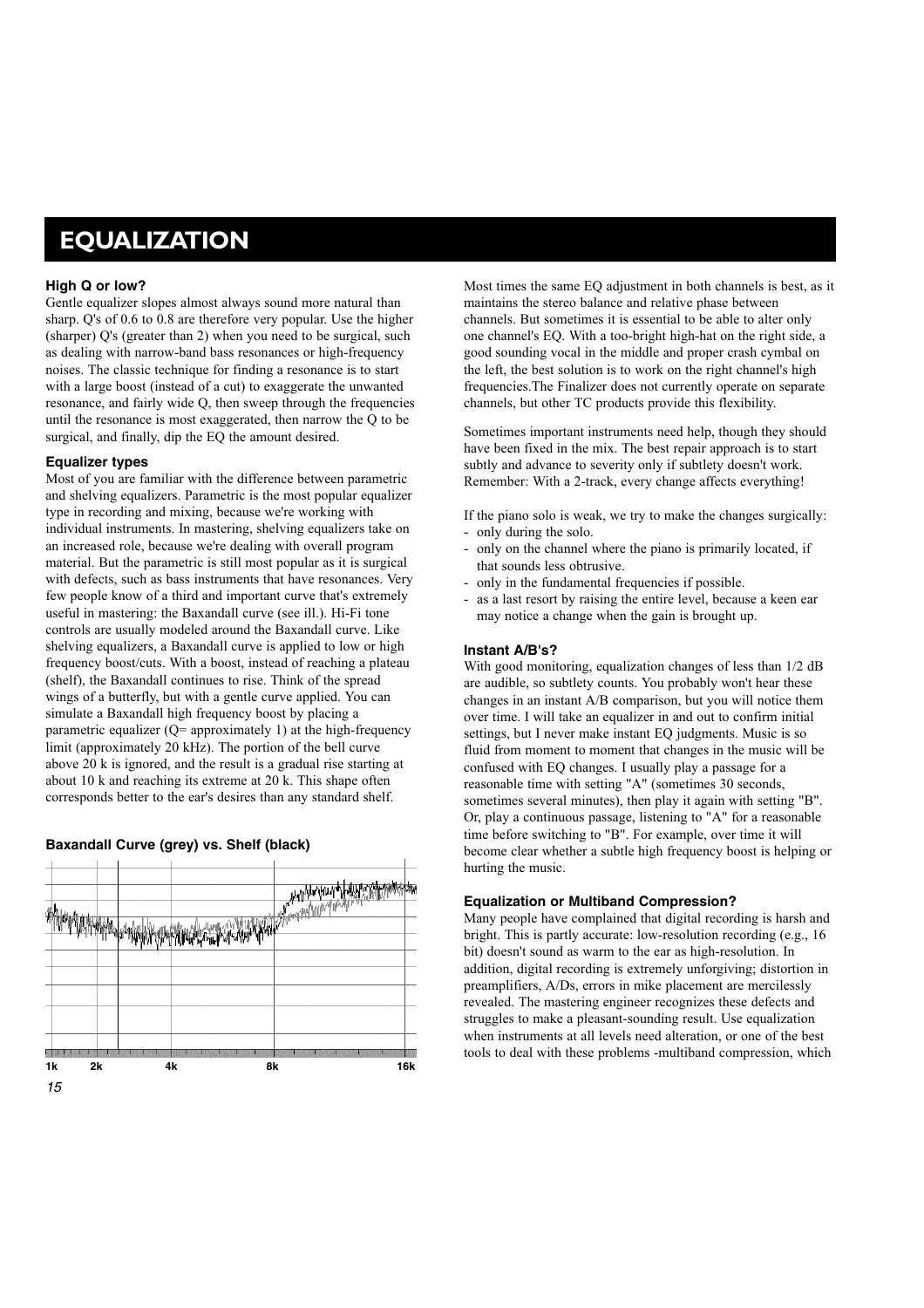# **EQUALIZATION**

provides spectral balancing at different levels. It is possible to simulate the often-desirable high-frequency saturation characteristics of analog tape with a gentle high-frequency compressor. Use increased high-frequency compression at high levels when the sound gets harsh or bright. Or, vice versa, if you find that at low levels, the sound is losing its definition (which can happen due to poor microphone techniques, noise in the recording, or low-resolution recording)...then apply gentle high frequency upward compression, engaged at lower levels. This function, often called AGC, is not available in the Finalizer, but can be found in the DBMAX by TC Electronic.

#### EQ Interaction with the compressor

If you're using split dynamics, make your first pass at equalization with the outputs (makeup gains) of the three bands. 3-band compression and equalization work hand-in-hand. If you're splitting dynamics processing, then tonal balance will be affected by the crossover frequencies, the amount of compression, and the makeup gain of each band. Before engaging an equalizer, first try to correct overall tonal balance with the makeup (output) gains of each compressor band. In general, the more compression, the "duller" the sound, because of the loss of transients. I first try to solve this problem by using less compression, or altering the attack time of the high-frequency compressor, but you may prefer to use the makeup gain or an equalizer to restore the high-frequency balance.

## **SIBILANCE CONTROL**

Sibilance Control (exaggerated s sounds) is a natural artifact of compressors. This occurs because the compressor doesn't recognize the continuous s sound as over threshold, but the ear is extremely sensitive in that frequency region. In other words, the compressor doesn't correspond with how the ear works. The solution is a very fast, narrowband compressor working only in the sibilance region (anywhere from 2.5 kHz to about 9 kHz).

> At concerts do you try to identify the microphones that are used?

### **NOISE REDUCTION**

Compression tends to amplify the noise in a source, because when the signal is below threshold, the compressor raises the gain. A possible antidote for noise is gentle low level expansion, especially at selective frequencies. Tape hiss, preamp hiss, noisy guitar and synth amplifiers can be perceived as problems or just "part of the sound." But when you think the noise is a problem, don't be overzealous in its removal. I often refer to the sound of poorly-applied noise reduction as "losing the baby with the bathwater." The key to good-sounding noise reduction is not to remove all the noise, but to accept a small improvement as a victory. Remember that louder signals mask the hiss, and also remember that the general public does not zero in on the noise as a problem. They're paying attention to the music, and you should, too!

1 to 4 dB of reduction in a narrow band centered around 3-5 kHz can be very effective and if done right, invisible to the ear. Do this with the Finalizer's multiband expansion. Start by finding a threshold, with initially a high expansion ratio, fast attack and release time. Zero in on a threshold that is just above the noise level. You'll hear ugly "chatter" and bouncing of the noise floor. Now, reduce the ratio to very small, below 1:2, perhaps even 1:1.1, and slow the attack and release until there is little or no perceived modulation of the noise floor. The attack will usually have to be much faster than the release so that fast crescendos will not be affected. This gives gentle, almost imperceptible noise reduction. Use the Finalizer's compare button to see how successful you've been. Hiss can be dramatically reduced, but make sure you haven't damaged the music along with it. The thresholds in the other two bands may have to be set very high (expansion off). The Finalizer's look-ahead delay actually allows the Expander to open before it's hit by the signal, thereby conserving transients.

#### **Know Your Limits**

Noise reduction through simple expansion has its limits. If you're not satisfied, you may have to put the recording through specialized dedicated noise-reduction units, which employ algorithms that took years to perfect. In Noise-Reduction, you do get what you pay for, and if it's inexpensive, it's either ineffective, or probably no good.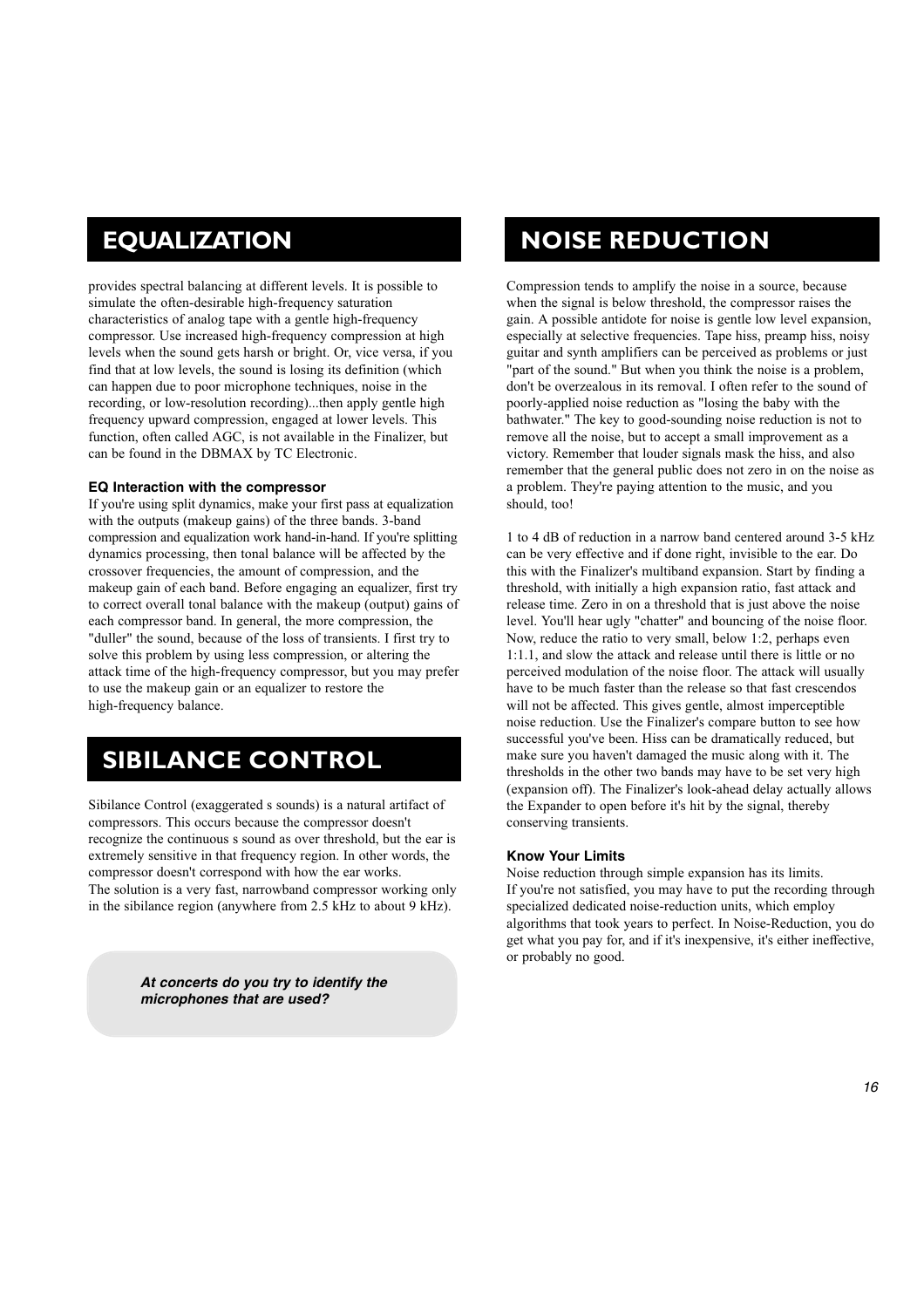# **MONITORS**

#### **Monitors and Equalization**

An inaccurate or unrefined monitor system not only causes incorrect equalization, but also results in too much equalization. The more accurate and linear vour monitors, the less equalization you will apply, so it pays to talk a bit about monitor adjustment. The ear/brain must be used in conjunction with test instruments to determine monitor accuracy. For example, some degree of measured high-frequency roll-off usually sounds best (due to losses in the air), but there is no objective measurement that says "this roll-off measures right", only an approximation. Thus, for the high frequencies, the ultimate monitor tweak must be done by ear. Which leads us to the chicken and egg problem: "If you use recordings to judge monitors, how do you know that the recording was done right?" The answer is to use the finest reference recordings (at least 25 to 50) to judge the monitors, and take an average. The highs will vary from a touch dull to a touch bright, but the majority will be right on if your monitor system is

accurate. Try to avoid adding monitor correction equalizers; better to fix the room or replace the loudspeakers; my techniques include tweaks on speaker crossover components until the monitors fall precisely in the middle of the "acceptance curve" of all 50 reference recordings.

Even with monitor brands that sound perfect elsewhere, your room, interconnect cable capacitance, power amplifiers, D/A converters, and preamplifiers affect high frequency response especially, so if you make any changes, you must reevaluate your monitors with the 25 best recordings!

#### **Monitors and Stereo Imaging**

The Finalizer provides powerful techniques for adjusting stereo imaging. But first, your monitors and acoustics must be up to the task. Separate your monitors to approximately a 60 degree angle. There is a test record that objectively evaluates stereo imaging, and detects comb-filtering caused by nearby surfaces, as well as defects in speaker crossovers. It's called the LEDR test, short for Listening Environment Diagnostic Recording, and is available from Chesky Records, (http://www.chesky/com) on JD37. First play the announce track and confirm that the announcer's positions are correct. If not, then adjust speaker separation and angle.

Then play the LEDR test. The **beyond** signal should extend about 1 foot to the left and right of the speakers. If not, then look for side wall reflections. Similarly, the **up** signal should rise straight up, 3 to 6 feet, and the **over** signal should be a rainbow rising at least as high as the up. If not, look for interfering objects above and between the speakers, or defective drivers or crossovers.

#### **Adjusting stereo balance**

Stereo balance must not be judged by comparing channel meters. The only way to accurately adjust stereo balance is by ear. Confirm your monitors are balanced by playing pink noise at an exact matched channel level. Sit in the "sweet spot". All frequencies of the pink noise must image in a narrow spot in the center of the loudspeakers.

If a film or TV actor wearing a microphone crosses his arms, do you immediately notice the change in sound quality?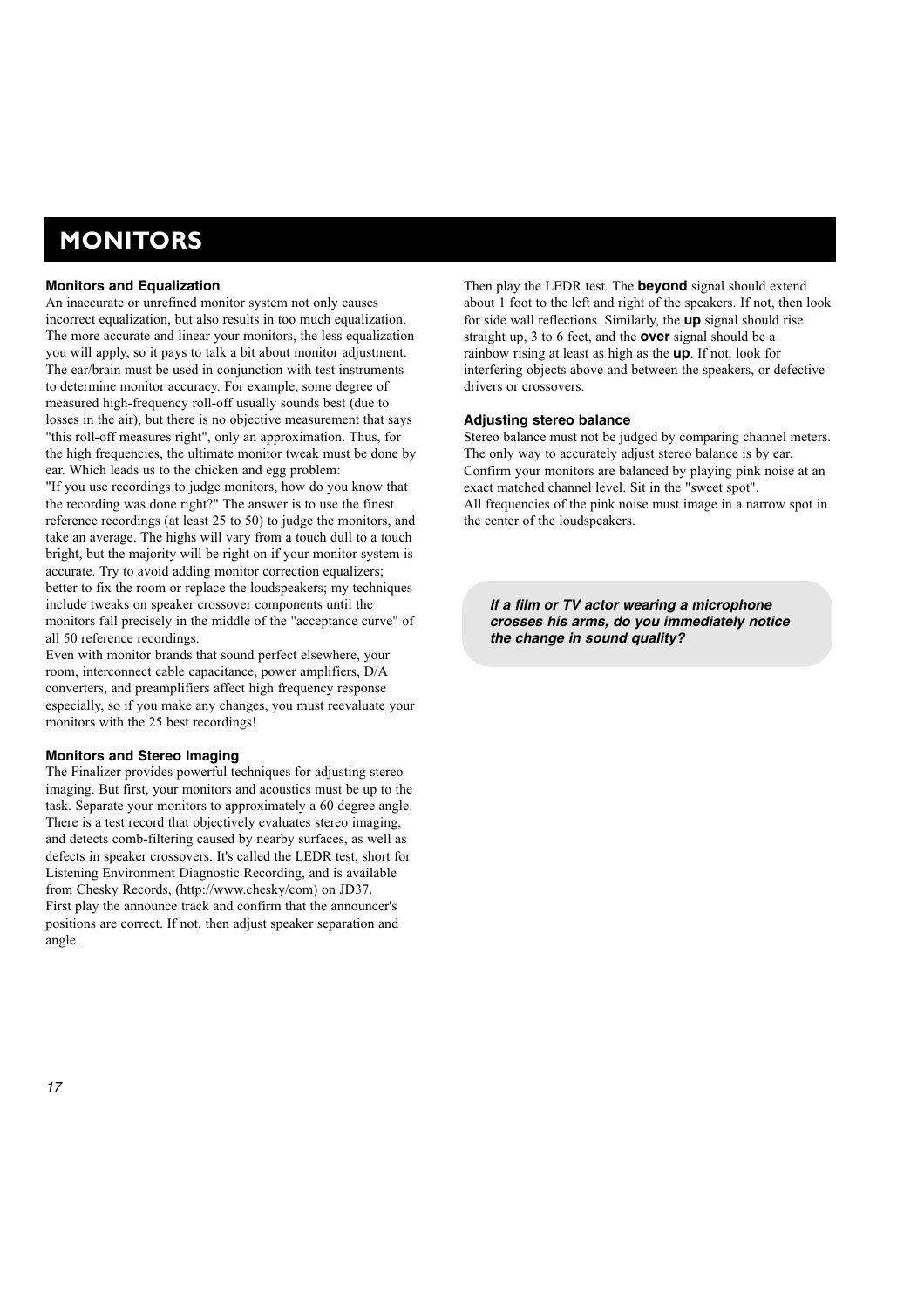# **ADVANCED MASTERING TECHNIQUES**

Mastering benefits from the digital audio workstation. The powerful Digital Audio Workstation (DAW) lets you make edits, smooth fades, emphasize or de-emphasize the loudness of sections. A client brought a DAT with 10 songs. On one of the songs, the bass was not mixed loudly enough (this can happen to even the best producer). We were able to bring up the bass with a narrow-band equalizer that had little effect on the vocal. But when the producer took the ref home, he was dissatisfied. "You've done a wonderful job on the bass, but the delicacy of the vocal is affected too much for my goals. Do you think I can bring you a DAT of the bass part so we can raise it there? I can't possibly duplicate this mix."

I told him we could handle that, asking for a DAT with a full mix reference on one channel, and the isolated bass on the other. I was able to load the DAT into my workstation, synchronize the isolated bass, and raise the bass in the mastering environment. without affecting the vocal. It was an unequivocal success. Another client doing the album of a "new age pianist" brought a four-track Exabyte archive in our workstation's format. Tracks 1 & 2 contained the full mix minus the piano, and tracks 3 & 4 contained only the piano. If all four tracks were mixed at unity gain we would end up with the full mix, but if necessary, we could level, compress, or equalize the piano separately in the mastering.

#### **Alternate Mixes**

Another approach is to ask the client to send separate "vocal up", "vocal correct", and "vocal down" mixes because the mastering environment is ideal for making those decisions, and mastering processing may affect that delicate balance. But often it's a luxury to make separate mixes, and we dream of ways of tweaking the mix on an existing two-track. A recent client had mixed in a bass-light room and his bass was very boomy, right up to about 180 Hz. The vocal came down slightly when I corrected the boomy bass, but through special M-S processing techniques, I was able to produce a perfectly-balanced master...which leads us  $\mathsf{to}$ ...

#### **MS Mastering Techniques**

Prior to the advent of digital processors like the Finalizer, mastering engineers were fairly limited in what we could accomplish; today, we still tell a few clients to "go back and fix it in the mix", but we have tricks up our sleeves that can accomplish wonders with a two-track mix. One ancient technique is incredibly powerful - MS Mastering.

MS stands for "Mid-Side", or "Mono-Stereo". In MS microphone technique, a cardioid, front-facing microphone is fed to the M, or

mono channel, and a figure 8, side-facing microphone is fed to the S, or stereo channel. A simple decoder (just an audio mixer) combines these two channels to produce L(Left) and R(Right) outputs. Here's the decoder formula: M plus S equals L, M minus S equals R. Here's how to decode in the mixer: feed M to fader 1. S to fader 2, pan both to the left. Feed M to fader 3, S to fader 4. invert the polarity of fader 4 ("minus S"), pan both to the right. The more M in the mix, the more monophonic (centered) the material, the more S, the more wide-spread, or diffuse the material. If you mute the M channel, you will hear out of phase sound, containing largely the reverberation and the instruments at the extreme sides. Mute the S channel, and you will largely hear the vocalist; the sound collapses, missing richness and space.

There's not perfect separation between M and S channels, but enough to accomplish a lot of control on a simple 2-track. It's great for film work - the apparent distance and position of an actor can be changed by simple manipulation of two faders.

M-S technique doesn't have to be reserved to a specialized miking technique. By using MS, we can separate an ordinary stereo recording into its center and side elements, and then separately process those elements. I tell my clients I'm making three tracks from two.

Do you try to identify the frequency every time vou hear system feedback?

#### The MS adventure begins

MS is another tool that reduces compromises and increases the possibilities of mastering. The possibilities are only limited by your imagination. The Finalizer, and especially the Finalizer 96K, allows you to manipulate stereo separation using MS technique. Let's take a stereo recording with a weak, centerchannel vocalist. First we put in our MS encoder, which separates the signal into M and S. Then we decrease the S level or increase the M level. We then decode that signal back into L and R. Presto, the vocal level comes up, as does the bass (usually) and every other center instrument. In addition, the stereo width narrows, which often isn't desirable. But at least we raised the vocalist and saved the day! The Finalizer's built-in width control does this job by changing the ratio of M to S.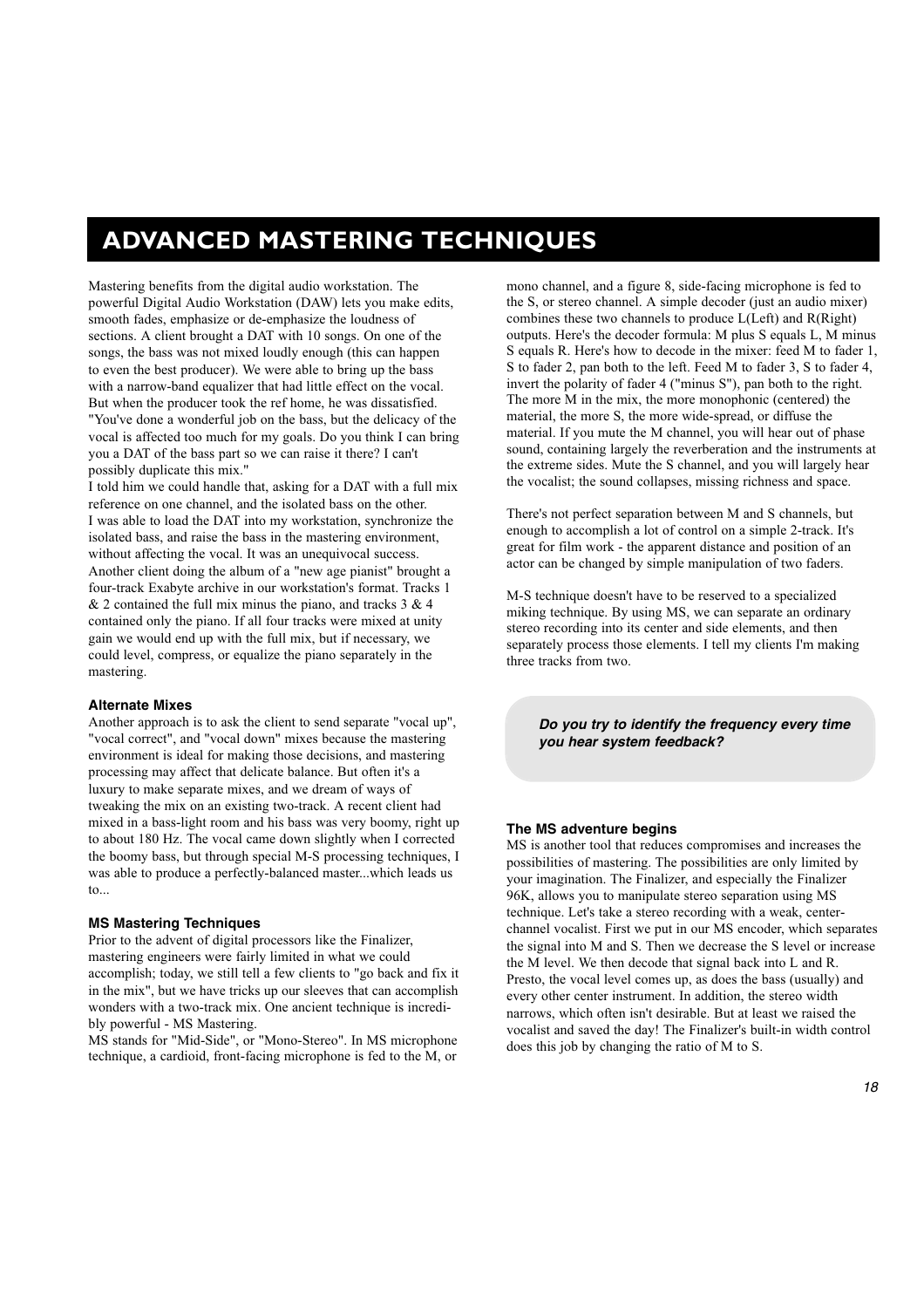# **ADVANCED MASTERING TECHNIQUES**

But we can accomplish a lot more, often with no audible compromise to the presentation, and make clients very happy. Let's take our stereo recording, encode it into MS, and apply separate equalization to the M and S channels. Here's the traditional (pre-Finalizer) method: Feed the output of the MS encoder to a dual-channel equalizer. Channel one of the equalizer contains the M channel, which has most of the vocal. Channel two contains the S channel, which has most of the ambience and side instruments. With the M channel EQ, we can raise the vocal slightly by raising (for example) the 250 Hz range, and perhaps also the presence range (5 kHz, for example). This brings up the center vocal with little effect on the other instruments, and lowers the stereo separation almost imperceptibly.

The Finalizer 96K's Spectral Stereo Imager can also "remix" this material, with a slightly different user interface. By raising the M level (reducing the width) of the 250 Hz and/or 5 kHz range, we bring up the center vocal very similarly to the traditional method, and without seriously deteriorating the imaging of the other instruments. In addition to this "remix" facility, the spectral stereo imager has very creative width control, limited only by your imagination. Spread the cymbals without losing the focus of the snare, tighten the bass image without losing stereo separation of other instruments, and so on.

#### **Even More Advanced M-S Technique**

Currently the Finalizer has a single threshold for both channels, but other TC Electronics products can accomplish even more sophisticated M-S mastering. You've all heard the mix that sounds great, but the vocal is sometimes a bit buried when the instruments get loud. We try compressing the overall mix, or even narrow band compression of the vocal range, but it worsens the great sound of the instruments. MS compression can help us isolate the compression to the center chanel.... By only compressing the M channel, we delicately bring up the center channel level when signals get loud. Or, better yet, use multiband MS compression, so, the bass (for example) is unaffected by our compression. In other words, compress only the midrange frequencies of only the M channel... A very selective and powerful process, only available in today's digital world.

#### **Make an UnFinalized Safety**

Now you have a master, ready to send to the plant. The most professional mastering engineers make unprocessed safety copies of the music for future release on high-resolution media. If you're creating a submaster to take to a mastering house, also make an unprocessed version, as the mastering house may have a different idea of how to make your music shine.

If you answered yes to most of the questions in this tutorial. then you'll make a great mastering engineer.